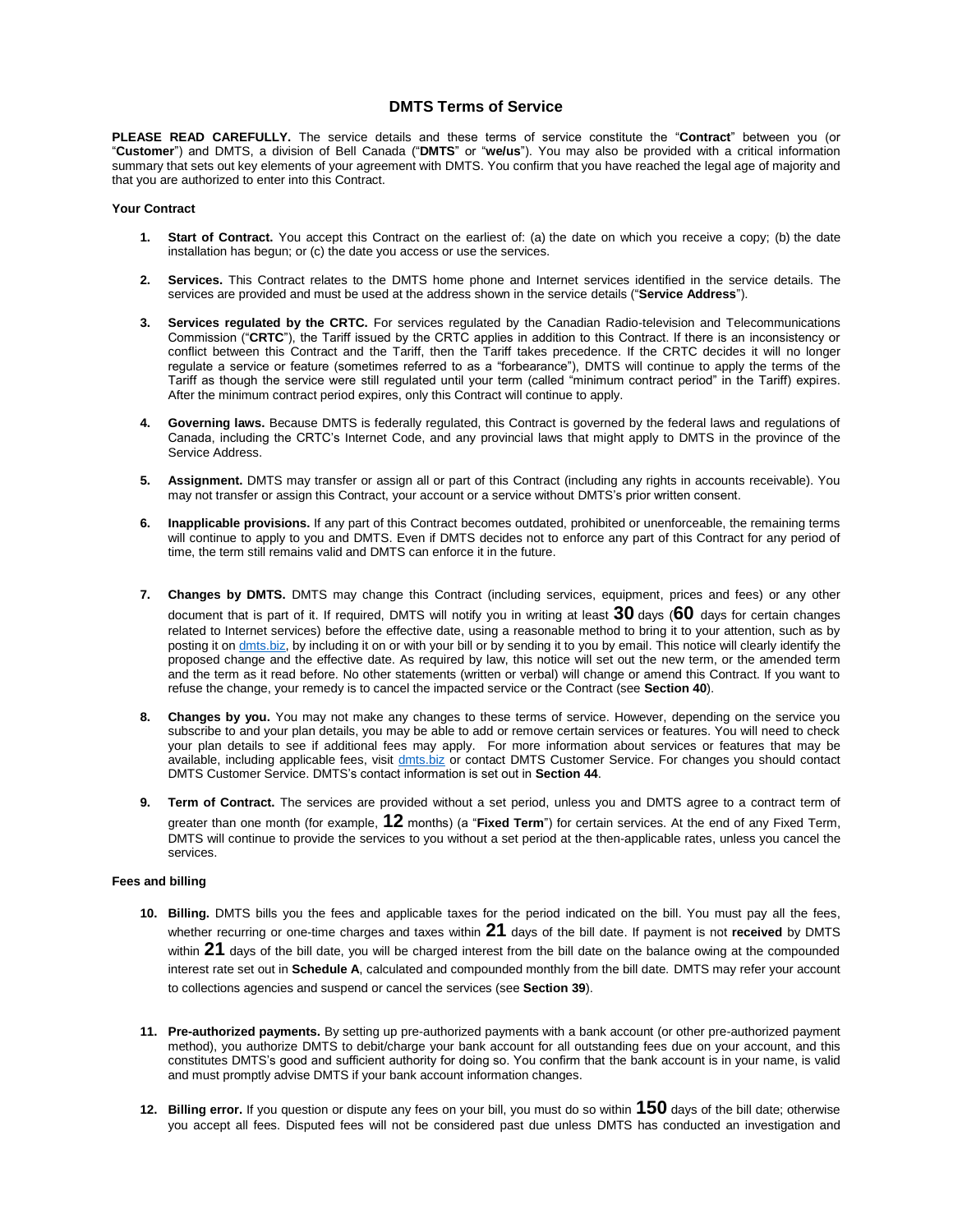concluded that the fees are correct and there is no basis for the dispute. You must pay all undisputed portions of the fees within **30** days of the original bill date, failing which the undisputed portion of the fees will be past due and interest will be charged (see **Section [10](#page-0-0)**).

- **13. Promotions and discounts.** DMTS will apply the discounts or promotions to your account while you meet the eligibility requirements. DMTS may change the discounts or promotions and the eligibility requirements at any time. Before making any changes to your services, please review applicable restrictions or eligibility requirements, as certain changes may result in loss of, or changes to, discounts or promotions. Promotional pricing may not apply to partial billing periods (this means, for example, if a service is cancelled in the middle of a billing period, you may not receive promotional pricing for that partial billing period).
- **14. Unlimited Internet.** Unlimited use of DMTS Internet service is subject to the restrictions in DMTS's Responsible Use of Services policy ("**Responsible Use Policy**") set out in **Schedule B**.
- **15. Collection, use and disclosure of credit information.** DMTS may perform credit checks on you and collect and use information about your credit and payment history from Our Companies (see **Section 36**), credit reporting agencies or other credit grantors to assess your creditworthiness, update your information, activate services or assist in collection efforts, as needed. DMTS may also disclose your credit and payment history with Our Companies to credit reporting agencies and credit grantors to assist with assessing your creditworthiness, and to collection agencies to assist with the collection of monies owed, also as needed. A security deposit may be required if you decline a credit check (see **Section 16**).
- <span id="page-1-0"></span>**16. Security deposit.** DMTS may require you to make a security deposit and will provide you with the reason for requiring a

deposit. The security deposit will earn simple interest based on a rate of **1%** above the Bank of Canada rate in effect (or another rate required by governing law), calculated monthly on the last day of your monthly billing period, prorated for any partial month DMTS holds the deposit. Once the services are cancelled or the conditions justifying the deposit no longer

apply (usually after you have made **6** consecutive payments on time and in full), DMTS will apply the deposit and any earned interest against the outstanding fees or other amounts you owe to DMTS, and then refund you the balance of the deposit, if any. In exceptional circumstances, DMTS may require you to pay the fees and applicable taxes on an interim basis, despite the billing cycle. If this happens, you must pay these amounts on or before the required due date to avoid termination or suspension of the services.

### **Services**

- **17. Fair network access, efficient operation and responsible use of the services.** DMTS works hard to ensure fair network access to all users and the continuous, efficient operation of our Internet services. DMTS may manage network resources using methods which include: (a) prioritization or deprioritization of network access; and (b) Internet traffic management practices such as allocation of bandwidth (which may impact speeds), filtering for spam and malicious or illicit content, anti-virus mechanisms or other measures to protect the integrity of the network (such as the blocking of your traffic or other traffic in the event of denial of service attacks), all in a manner consistent with applicable law. For a description of our Internet traffic management practices, please visit [dmts.biz/ITMP.](https://www.dmts.biz/ITMP) You must comply with the Responsible Use Policy and all applicable laws when using the services. DMTS may monitor the services (electronically or otherwise), including your use and the location of any equipment (see **Section 23**). DMTS may monitor or investigate any content or your use of DMTS's networks, including bandwidth consumption and how it affects the operation and efficiency of the network and services. DMTS may disclose any information necessary to satisfy any law, regulation, governmental or other lawful request from any applicable jurisdiction or as necessary to operate and optimize the services and to protect itself or others and ensure the services are not being used contrary to the Responsible Use Policy.
- **18. Technical problems.** Please contact DMTS for technical support. You must make all necessary arrangements so that DMTS (including third-party service providers that may be located outside of Canada) may access and take control of the equipment by remote control, including the installation and, where applicable, de-installation of certain software.
- **19. Availability of services.** The checks completed when you ordered the services are preliminary. The performance and availability of the service may depend on several factors, including the location of equipment (see **Section [31](#page-2-0)**), the structure to which the equipment is attached, the configuration of the equipment, demands on the network and/or network congestion, weather conditions, geography or even third-party restrictions that we do not control. We have the right to provide the DMTS service and equipment that we find best suited to your particular circumstances. Certain services may not be available and/or offered from time to time and we may cancel such services (see **Section [39](#page-3-0)**). DMTS may not be able to provide a service (including certain DMTS equipment) to you up to, during and after installation or we may refuse to provide a service to you, if in doing so, we would have to incur unanticipated, unusual or unreasonable expenses (such as securing rights of way or special construction or providing service to certain conference or adult services or to high-cost areas to an extent not supportable by your rate plan and fees).
- **20. Your account and unauthorized use.** You are responsible for the protection of your accounts and passwords and for all use of your account, the services and the equipment by yourself and other users (authorized or not). You must also protect your computer systems, your software and the equipment (see **Section 23**) from theft, unauthorized use and system corruption. You are responsible for backing up and safeguarding your data, including your email and voicemail messages. We may delete your data if the service is cancelled, or if you fail to access it within a certain period of time (as determined by DMTS). If you have concerns about unauthorized persons ordering services without your permission, you should investigate the appropriate use of parental controls, passwords and personal identification numbers (PINs) for your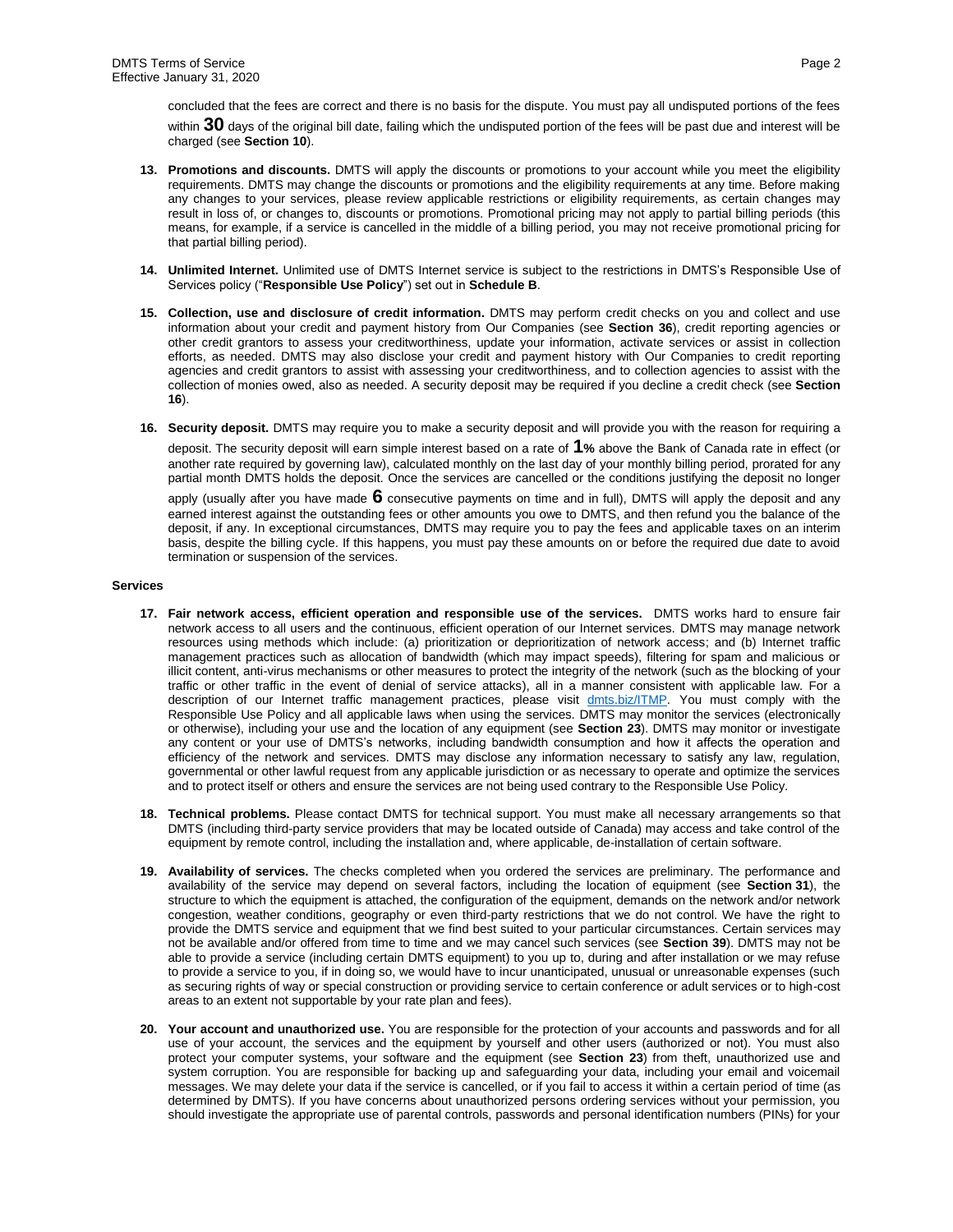account, depending on the service. You must notify us immediately if you suspect unauthorized use of the services or if DMTS equipment is lost or stolen. You are responsible for the payment of all fees and taxes charged to your account, whether authorized by you or not, which is why it is so important to protect your account and keep account information (including authorized users) up to date.

- **21. Availability of services and 9-1-1.** Services, including your 9-1-1 service, will not work during network outages, including during planned hardware or software upgrades. As well, third-party communications services or equipment, monitored home security alarms or monitored medical devices that use the services as a communications pathway may also not function during network outages.
- **22. Identifiers.** We may issue or assign to you certain unique identifiers for the services (for example, a phone number, IP address, email address, web space URL, host name, etc.). You do not own or acquire any right in any assigned number or identifier. We may change, withdraw or re-assign any number, email address or other identifier. When you subscribe to the telephone service, we take care of the transfer of your telephone number with your former service provider. To this end, you authorize us to share the information required for the request (which may include personal information). You are responsible for fees owing to your former service provider. The transfer does not include the related services (including voice messaging).

### **Equipment**

- **23. Equipment.** The services require certain equipment which, depending on the equipment, is either sold or rented by DMTS, such as a modem-router ("**DMTS equipment**" or "**our equipment**"), or belongs to you, such as a tablet or computer ("**your equipment**") (DMTS equipment and your equipment being the "**equipment**"). DMTS equipment obtained from a third party may be incompatible or refused by DMTS.
- <span id="page-2-1"></span>**24. Responsibility for the equipment.** You are responsible for the equipment and all associated risks. You must take reasonable care of our equipment and maintain it in good working condition following the manufacturer's recommendations ("**Good Condition**").
- **25. Minimum technical requirements.** The equipment must meet our minimum technical requirements (see [dmts.biz](https://www.dmts.biz/) in the "Internet System Requirements" tab in the "Internet Support" section) and be compatible with our equipment and the services. We may change the minimum requirements and our equipment, in which case you may need to update or replace the equipment.
- **26. Software updates.** You agree to DMTS installing, modifying or removing DMTS (or other) software on your equipment, to the extent that such downloads are reasonably necessary for the continued efficient operation of the services. For example, without notice, we may update or upgrade, modify or remove the software to ensure that it remains compatible with and functions properly with any technological improvements made to the services. These installations, modifications, updates or removals may be required for you to continue to receive the services.
- **27. Rented DMTS equipment.** When our equipment is rented ("**rented equipment**"), it remains our property. In case of normal wear, the limited warranties in the user manuals do not apply to rented equipment. We may replace this equipment by equivalent new or refurbished equipment.
- **28. Risks transfer.** The risk of loss, theft or damage passes to you on the earlier of: (a) your taking possession of the equipment; or (b) the completion of the installation by DMTS of our equipment. You are responsible for replacing our equipment as a consequence of its loss, theft, destruction or damage.
- **29. Return of rented equipment.** You must follow our instructions regarding the return of rented equipment, which must be

returned in Good Condition (reasonable and normal wear and tear excepted) within **30** days of: (a) the cancellation of the service or this Contract (by you or us); or (b) on our request. If you fail to return rented equipment in Good Condition within this time, we may charge you the equipment non-return fees as set out in Schedule A, plus applicable taxes. We may also, at our choice: (1) go to your Service Address to remove our equipment (in whole or in part), in which case you will have to obtain and grant, at your expense, all the required permits and authorizations; or (2) abandon and leave our equipment (in whole or in part) at your Service Address.

## **Installation and maintenance**

- **30. Installation.** Our equipment must be installed at the Service Address by DMTS or by you when we offer a self-installation option, in which case you must comply with our instructions. Otherwise, any other installation is at your risk. If you miss your installation appointment, we may charge you a missed appointment fee representing an estimate of our damages.
- <span id="page-2-0"></span>**31. Access.** To allow us to install, maintain and repair our equipment and the services, you must provide us (including our third-party agents or contractors) access to the Service Address. If you are not the owner of the premises, you must obtain the authorization required to give us this access.
- **32. Your responsibility.** You are responsible for the condition of the existing wiring. Once installed, you must not use, modify or disturb our equipment or the inside wiring in a way that will harm the services. We may require repairs or modifications to provide you with the services. If these repairs or modifications are carried out by our technician, the price may vary based on their extent.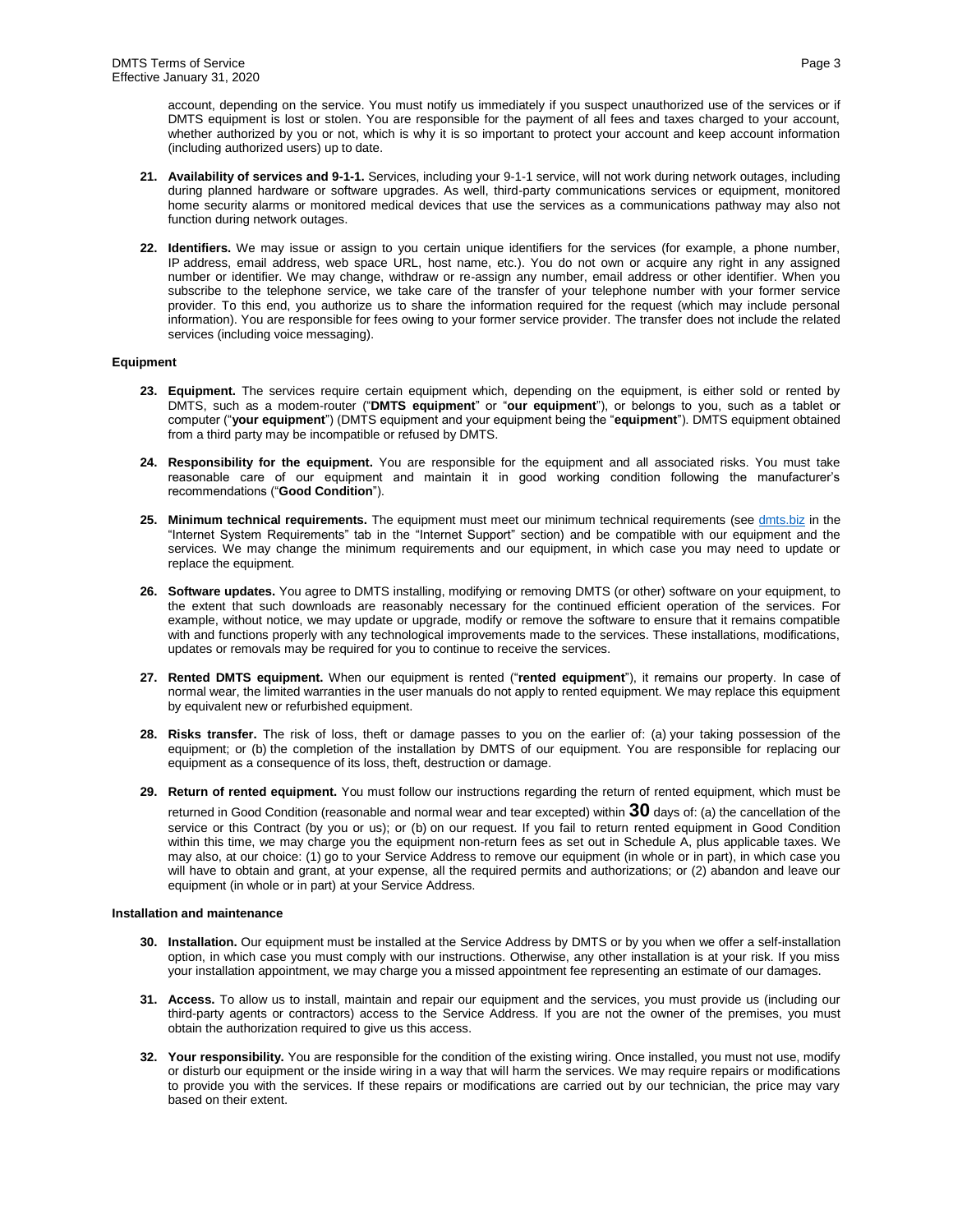#### **Warranties and liabilities**

- **33. Warranties on the DMTS services.** To the extent permitted by applicable law, DMTS makes no warranties, representations, claims, guarantees or conditions of any nature, express or implied, including fitness for a particular purpose, merchantability, title or non-infringement, with respect to any DMTS services (including any DMTS equipment that you may need to receive these services). DMTS assumes no liability for any claims, damages, losses or expenses arising out of or otherwise relating to the unavailability of any DMTS services or equipment (including any service outage), even where such unavailability occurs after installation of the DMTS services or equipment. Any credit or refund for any service unavailability or service outage is entirely at DMTS's discretion.
- **34. Warranties on equipment purchased from DMTS.** To the extent permitted by applicable law and unless otherwise expressly provided for by DMTS in writing, DMTS makes no warranties, representations, claims, guarantees or conditions of any nature, express or implied, including fitness for a particular purpose, merchantability, title or non-infringement, with respect to equipment that you purchase, or otherwise acquire title to and ownership of, from DMTS. Your equipment may have a manufacturer's warranty. Please review any manufacturer's warranty to understand what protection it offers and how long it lasts. Check the materials provided with your equipment for any applicable warranty.
- **35. Limitation of liability**. **To the extent permitted by applicable law, DMTS's liability for negligence, breach of contract, tort or other causes of action, including fundamental breach, is limited to payment, upon request, for actual and direct damages of a maximum amount of the greater of \$20 or an amount equal to the service fees payable during any service outage. Other than the foregoing payment and to the extent permitted by applicable law, DMTS is not responsible to anyone for any damages, including direct, indirect, special, consequential, incidental, economic, exemplary or punitive damages.** In addition to the circumstances described elsewhere in this Contract where DMTS has already stated it is not responsible for any claims, losses, damages or expenses, to the extent permitted by applicable law, DMTS is not responsible for any claims, losses, damages or expenses relating to: (a) its entry onto your property to inspect, maintain, repair, relocate or replace any DMTS equipment; (b) any missed installation or other appointment for any DMTS services; (c) de-installation or removal of the DMTS equipment; or (d) distribution of content by you or third-parties. More generally, to the extent permitted by applicable law, DMTS will not be responsible for failing to meet obligations due to causes beyond its reasonable control, including work stoppage, labour disputes and strikes (including those involving Our Companies), pandemics, war, terrorism, civil insurrection, any law, order, regulation or direction of any government, failure of the public power grid, unlawful acts, your failure to act in accordance with this Contract, or the act or omission of a telecommunications carrier whose network is used in establishing connection to a point which DMTS doesn't directly serve, acts of nature and all other *force majeure* events.

#### **Your personal information**

- **36. Our commitment to the protection of your personal information.** You will find our commitment to privacy protection below. We protect your personal information in a manner consistent with our Privacy Policy, available at [www.DMTS.ca/privacy,](https://www.dmts.ca/privacy) and with applicable laws. By entering into this Contract, you agree that we may share your information with Bell Canada ("**Bell**") and other Bell companies as they exist over time, including: Bell Aliant, Bell Canada, Bell ExpressVu LP (Bell Satellite TV), Bell Media, Bell Mobility, Bell MTS, Virgin Mobile Canada, The Source, Cablevision du Nord, KMTS, NorthernTel, Télébec, Ontera,Solo Mobile, Maskatel, Compagnie de téléphone de Saint-Victor, Téléphone Saint-Éphrem, Téléphone Upton and Xittel ("**Our Companies**").
- <span id="page-3-1"></span>**37. Contact information for your account.** You are responsible for keeping the contact and payment information you provide to us (including name, mailing address, email address, Service Address, phone number and any authorized users) up to date. If this Contract is cancelled, you must provide us with forwarding information for final bills or correspondence if your new contact information is different from the information we have on file. Call us to confirm that the information we have on file is correct. If you do not provide a forwarding address, you may forfeit any outstanding credits or deposits on your account.
- **38. Service recommendations.** We use a number of ways to keep our customers informed about the products and services Our Companies provide. We recommend products and services to you based on your account information, eligibility and your needs and preferences as determined by your purchase and use of our products and services. We may also reach out to inform you of ways to save, new product and service releases and other useful information using a variety of means, including by calling you. You can manage your communications preferences by calling our Customer Service department (see **Section 44**). You will continue to receive service-related messages even if you choose not to receive marketing communications.

#### <span id="page-3-0"></span>**Suspension and end of Contract**

**39. Suspension and cancellation of services by DMTS.** We can suspend or cancel the services, in whole or in part, if you breach or fail to comply with any of your obligations, including if: (a) you fail to make your payments (except for disputed fees) or you are late paying any deferred amounts under any payment arrangements with DMTS; (b) you (or any user, authorized or not) use or allow the services to be used in violation of the Responsible Use Policy; or (c) your use of the services is not consistent with your ordinary usage patterns. You are responsible for paying for the services even if they

are suspended. If the reason for suspension has not been resolved within **14** days of the suspension date, we may cancel your services and recover our equipment. If you wish to resume your subscription to the services, you must pay any amounts owing and the applicable installation and activation fees. If applicable, we undertake to uphold the CRTC's Deposit and Disconnection Code and the Internet Code.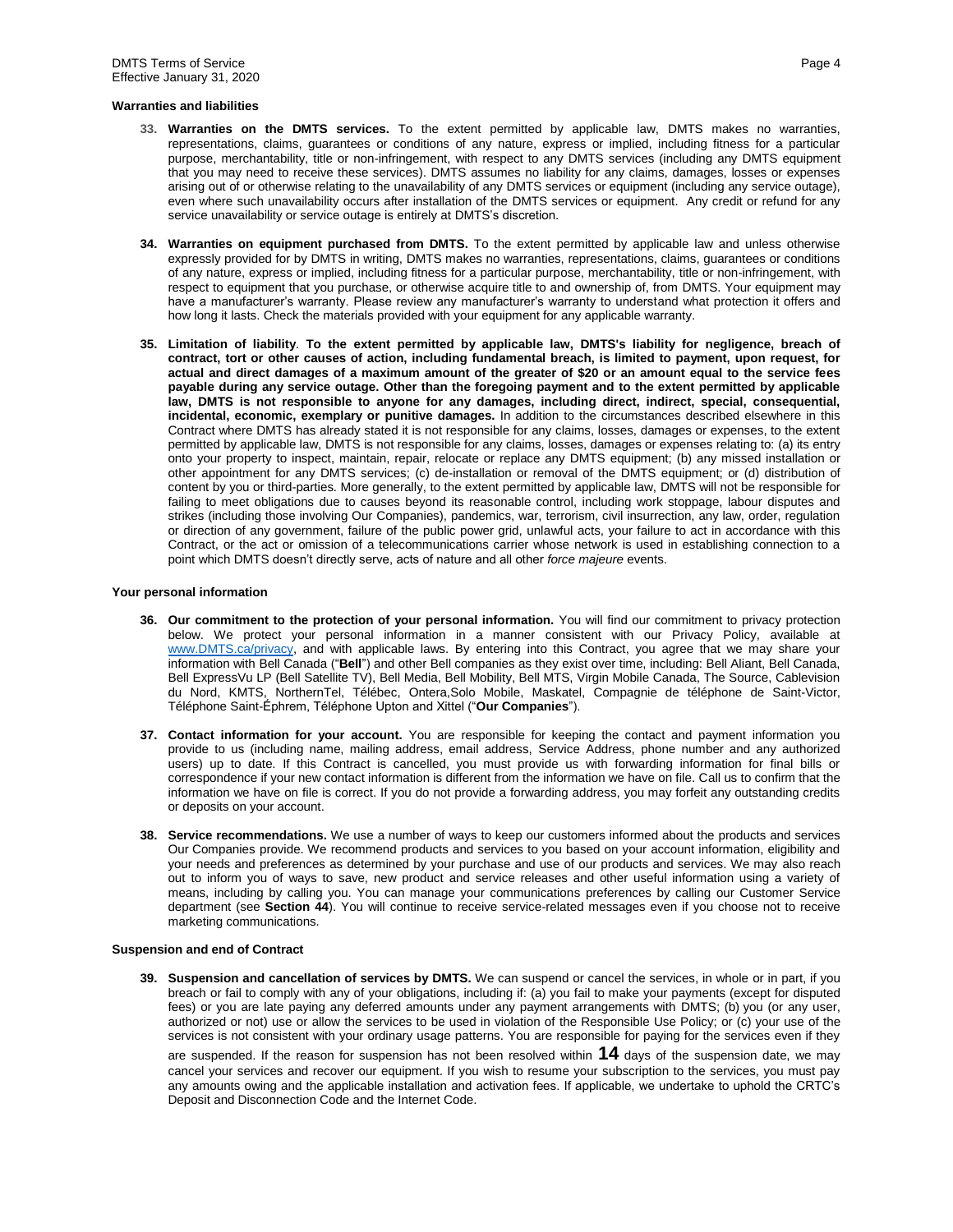- **40. Cancellation by the Customer.** You can cancel one or all of your services at any time by calling our Customer Service department (see **Section 44**). The cancellation will take effect on the date of your request or at any other later date you request. You must then return any rented or borrowed equipment or pay the equipment non-return fees set out in Schedule A.
- **41. Survival of Contract.** The rights and obligations that survive the cancellation, due to their nature, shall remain in effect even after the cancellation of the service or the Contract. These rights and obligations include, but are not limited to, those described in the following sections: **Section[s 10](#page-0-0) t[o 16](#page-1-0)** (Fees and billing), **Section [24](#page-2-1)** (Responsibility for the equipment), **Sections 33 to 35** (Warranties and liabilities), **Sections 36 t[o 37](#page-3-1)** (Your personal information) and this **Section 41**.

## **Contacting DMTS**

- **42. Contract available in alternative formats.** You can request alternative formats and find more information about DMTS's accessibility services by calling our Customer Service department (see **Section 46**). To contact the Accessibility Services Centre using a TTY: 1-800-855-0511.
- **43. Internet trial period for people with disabilities.** If you (or a member of your household) is a disabled Internet services customer, you are entitled to a **30**-day trial period to determine whether the Internet service and related equipment meet your needs. During any such applicable Internet trial period, your available Internet usage will be equal to the monthly Internet usage of your selected plan. For further information, please contact our Customer Service department.
- **44. Questions for Customer Service.** For any questions, contact our Customer Service located at P.O. Box 4000, New Liskeard, On, P0J 1P0, by phone at 1 807-223-1100 or by email at [dmtscustomerservice@bell.ca.](mailto:dmtscustomerservice@bell.ca)
- **45. Complaints.** If you have a complaint that our Customer Service has been unable to resolve to your satisfaction, you can contact the Commission for Complaints for Telecom-television Services ("**CCTS**"): P.O. Box 56067, Minto Place RO, Ottawa (Ontario) K1R 7Z1. Toll free: 1 888 221-1687. TTY: 1 877 782-2384. Fax: 1 877 782-2924. Email[: response@ccts](mailto:response@ccts-cprst.ca)[cprst.ca.](mailto:response@ccts-cprst.ca) Website: [ccts-cprst.ca.](https://www.ccts-cprst.ca/)
- 46. Internet Code. You can find information about the CRTC's Internet Code at **crtc.gc.ca**.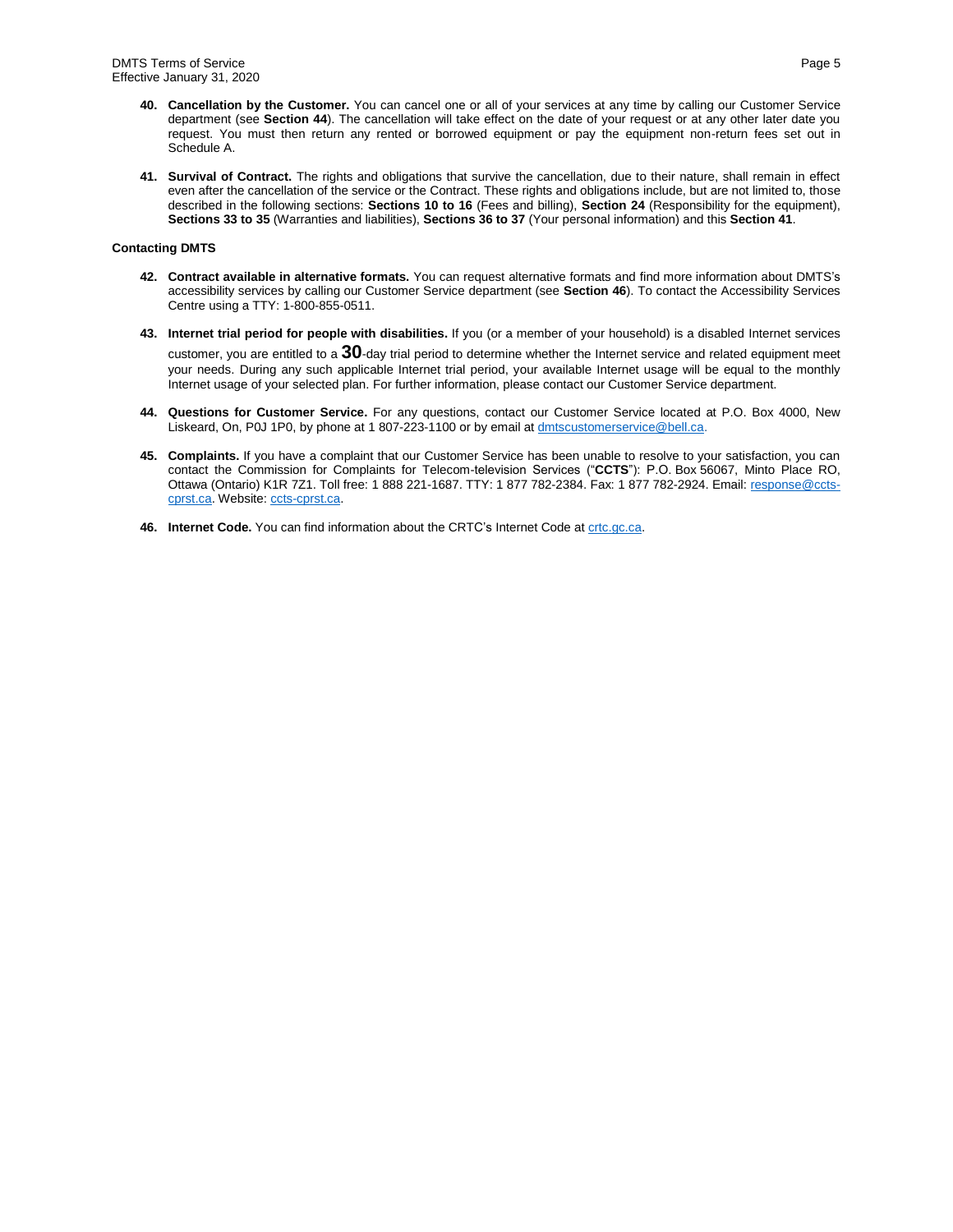# **Commitment to Privacy**

Our Companies<sup>(1)</sup> are committed to maintaining the privacy, accuracy and security of your personal information. Under our Privacy Policy, "personal information" is information about you as an identifiable individual that is protected by law. This Commitment to Privacy is a summary of our Privacy Policy and highlights important points that may be of interest to you.

**1. What information does our Privacy Policy apply to?** All personal information that we collect, use or disclose about our individual customers and authorized users is covered by our Privacy Policy. This may include information such as your name, mailing address, email address, phone number, credit information and billing or service records. There are some exceptions created by applicable laws to what might ordinarily be considered personal information.

**2. When do the Companies collect personal information?** We collect information during the inquiry, activation or purchase process for a product or service, when we provide service to you (including technical support or during the warranty/repair claims and service process), automatically when you use our products or services or visit our websites, call into a call centre and via security cameras when you shop in one of our corporate retail locations and also from third parties, such as credit reporting agencies or other third parties with whom you have had a payment relationship.

**3. How do the Companies use my personal information?** We collect information to:

- establish and maintain responsible commercial relations with you and to provide ongoing service;
- try to understand the needs and preferences of our customers, and determine your eligibility for products and services;
- recommend products and services to meet your needs;
- develop, enhance, market or provide products and services;
- manage and develop our business operations; or
- meet our legal and regulatory requirements.

Where necessary, we will request your further consent before using your personal information for any new purpose(s) beyond those described above.

**4. When is my personal information disclosed?** Your personal information may also be shared among the Companies and brands, including Virgin Mobile and The Source. We may disclose your personal information in a variety of circumstances and for the purposes set out within our Privacy Policy, such as when we have your express or implied consent. Where necessary, we will request your further consent before disclosing your personal information for any new purpose(s).

**5. How is my personal information protected?** We use appropriate technical and operational security safeguards which vary depending on the sensitivity of the personal information in question. All our employees with access to personal information are required to respect the confidentiality of personal information. Personal information we disclose to third parties is governed by our Privacy Policy through comparable protections in our commercial agreements and is also protected by additional safeguards, if required, depending on the sensitivity of the personal information involved.

**6. Can I opt out of the collection, use or disclosure of my personal information by the Companies?** Sometimes. You can opt out of your personal information being used for a variety of marketing communications by us, including telemarketing or addressed marketing mail, or commercial electronic messages such as emails and SMS messages, but where your personal information is reasonably necessary to provide you with the services you requested or the operation of our network, you cannot continue to use the services and opt out of the collection, use and disclosure of your personal information, because these are service conditions. In these circumstances, you must terminate your services to stop the collection, use and disclosure of your personal information.

**7. Where can I find a copy of the Privacy Policy?** You can get a copy of our Privacy Policy online at [bell.ca/privacy](https://www.bell.ca/privacy) or by contacting the Bell Privacy Office using the contact information provided below. Please also visit our privacy pages a[t bell.ca/privacy](https://www.bell.ca/privacy) for additional information. The **bell.ca/privacy** pages include frequently asked questions on topical privacy issues.

**8. Questions or concerns about our privacy practices?** If you still have unresolved privacy concerns, you can contact us at the number shown on your bill. If a service representative cannot address your concerns to your satisfaction, contact the Bell Privacy Office at:

160 Elgin St., Ottawa ON K2P 2C4 or by email at [privacy@bell.ca.](mailto:privacy@bell.ca)

(1) In this Commitment to Privacy, the words "we," "us," "our" and "Companies" refers to the Bell family of companies and brands as they exist over time, including: Bell Aliant, Bell Canada, Bell ExpressVu LP (Bell Satellite TV), Bell Media, Bell Mobility, Bell MTS, Virgin Mobile Canada, The Source, Cablevision du Nord, DMTS, KMTS, NorthernTel, Ontera, Solo Mobile, Télébec, Maskatel, Compagnie de téléphone de Saint-Victor, Téléphone Saint-Éphrem, Téléphone Upton and Xittel.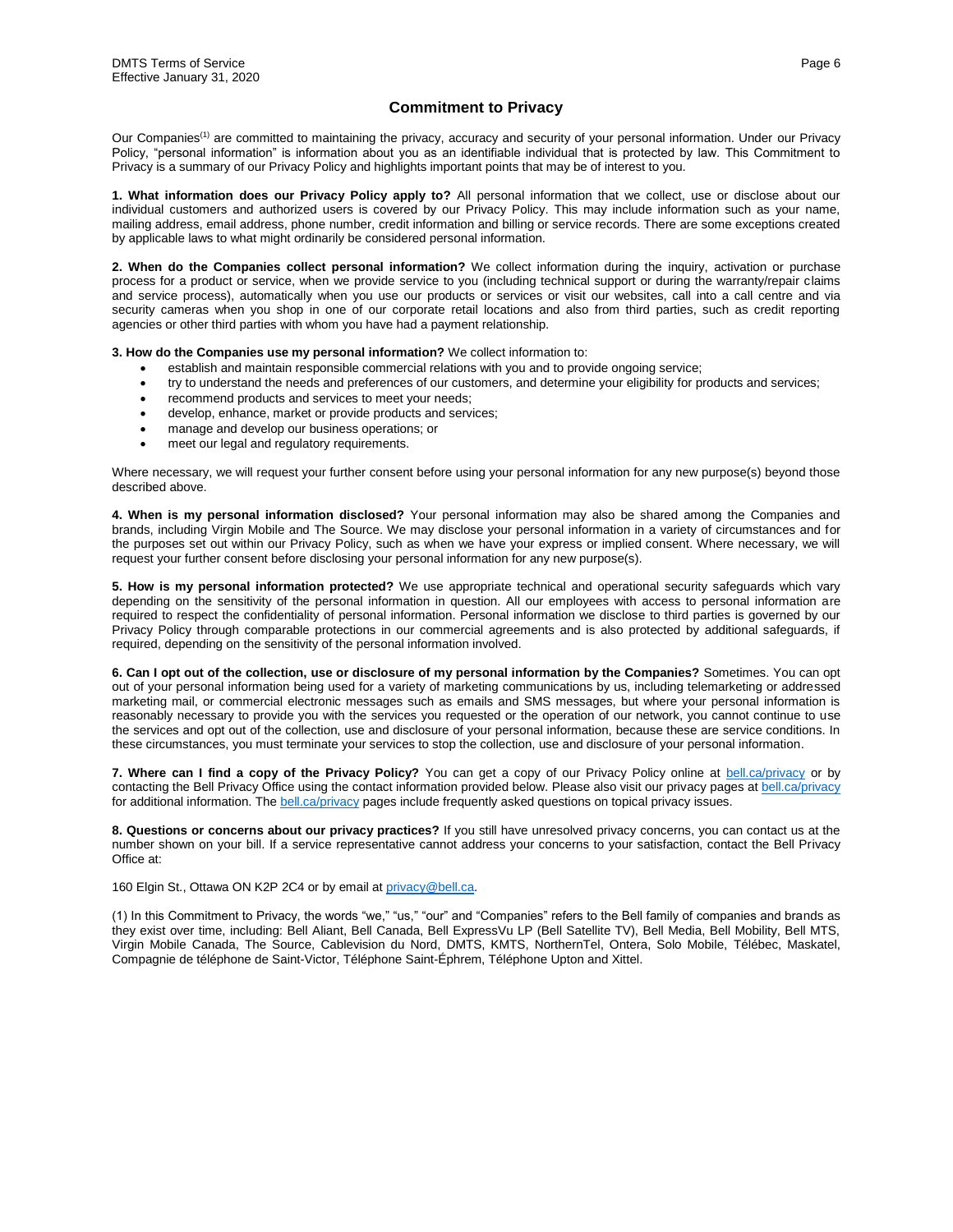## **Schedule A Fees**

In addition to the fees set out in your service details or on [dmts.biz](https://www.dmts.biz/) to the extent permitted by applicable law, you may be subject to some of the following account or service fees or charges. All fees and charges are subject to change in accordance with the Contract. All fees and charges are subject to applicable taxes and are per occurrence unless otherwise specified by DMTS. Additional fees not set out below may apply depending on the DMTS service ordered and your Service Address. You will be notified of any such additional fees prior to being charged. Fees may be lower in certain locations, cases or where required by law.

| <b>ACCOUNT FEES</b>                                     | <b>AMOUNT</b>         |
|---------------------------------------------------------|-----------------------|
| Late Payment Charge                                     | 1%/mo. or 12.68%/year |
| Reactivation Fee (account suspended for non-payment)    | \$55.00               |
| NSF / Returned Payment / Pre-Authorized Payment Denial* | \$25.00               |
| Paper Bill Reprint Fee                                  | \$5.00/bill           |
| <b>SERVICE FEES</b>                                     | <b>AMOUNT</b>         |
| Home phone                                              |                       |
| Administration                                          | \$23.00               |
| Line Connection                                         | \$32.00               |
| Premise Visit                                           | \$35.00               |
| Premise Work                                            | \$25.00               |
| <b>Internet</b>                                         |                       |
| Administration                                          | \$23.00               |
| <b>DSL Activation</b>                                   | \$29.95               |
| Modem Non-Return Fee                                    | \$75.00               |
| <b>Filter Non-Return Fee</b>                            | \$10.00               |
| Router Non-Return Fee                                   | \$95.00               |
| <b>Bundle</b>                                           |                       |
| Administration                                          | \$23.00               |
| Line Connection                                         | \$32.00               |